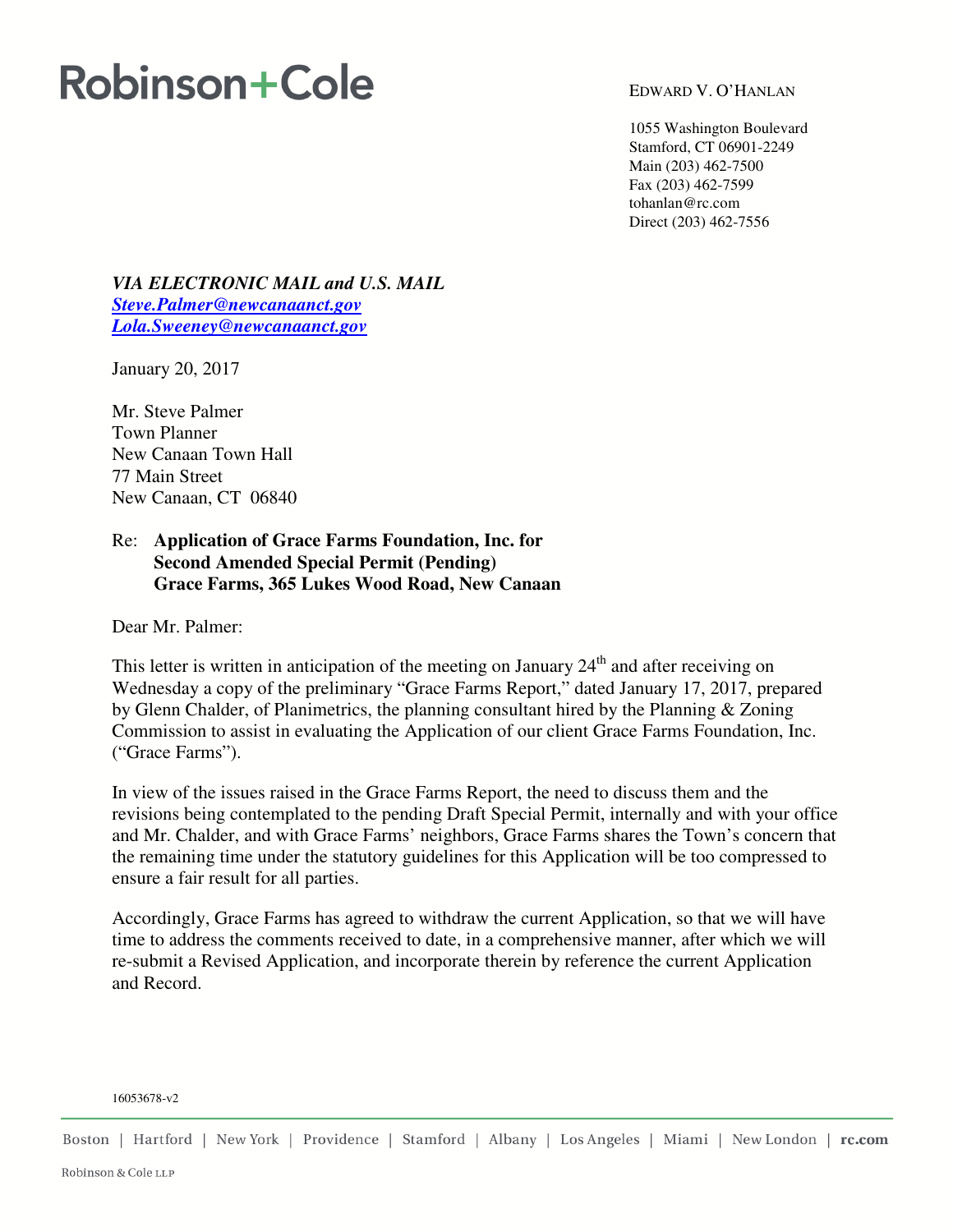## **Robinson+Cole**

Mr. Steve Palmer January 20, 2017 Page 2

As we have discussed, Grace Farms will re-file its Application, as revised, within sixty (60) days, after which the Commission can schedule a public hearing with adequate time to address the issues, deliberate, and decide.

Additionally, as a demonstration of its good faith in this process, which everyone seems to agree has taken far longer than ever anticipated, Grace Farms is willing to implement the following temporary interim measures immediately, to last until the Commission rules on its re-submitted, revised Application sometime this spring (without prejudice to Grace Farms' right to seek either to omit these or to seek different measures as part of the revised Application):

1. The sound sculpture on the pond will be turned off.

2. The existing walking trails, including those east of the brook, will be clearly marked, with appropriate signage posted, and measures will be taken to direct visitors to stay on the trails and not to stray toward the boundary fence/property line.

3. The following changes to lighting and Foundation program activities will be implemented:

(a) The lights in each of the River Building "Volumes," except the Court (gymnasium), presently turned off by timers when not in use, will be turned off manually between 7:00 PM closing and 8:00 PM (to allow for cleaning) each evening when that Volume is not in use. Further, Grace Farms includes herein its present evening schedule (a total of 20 events) for the River Building from February through May, and agrees that this number of events shown will not increase while its Application is pending. NOTE: Grace Community Church, besides its use of the Court, anticipates use of the Commons a total of two events per month between now and May.

(b) The Court "Volume" will continue to be used, since Grace Community Church conducts outreach activities therein every evening until 9:30 PM.

(c) The security lighting outside the structures and in the parking lots has been evaluated and will be minimized or reduced as far as possible, without compromising security and insurance requirements.